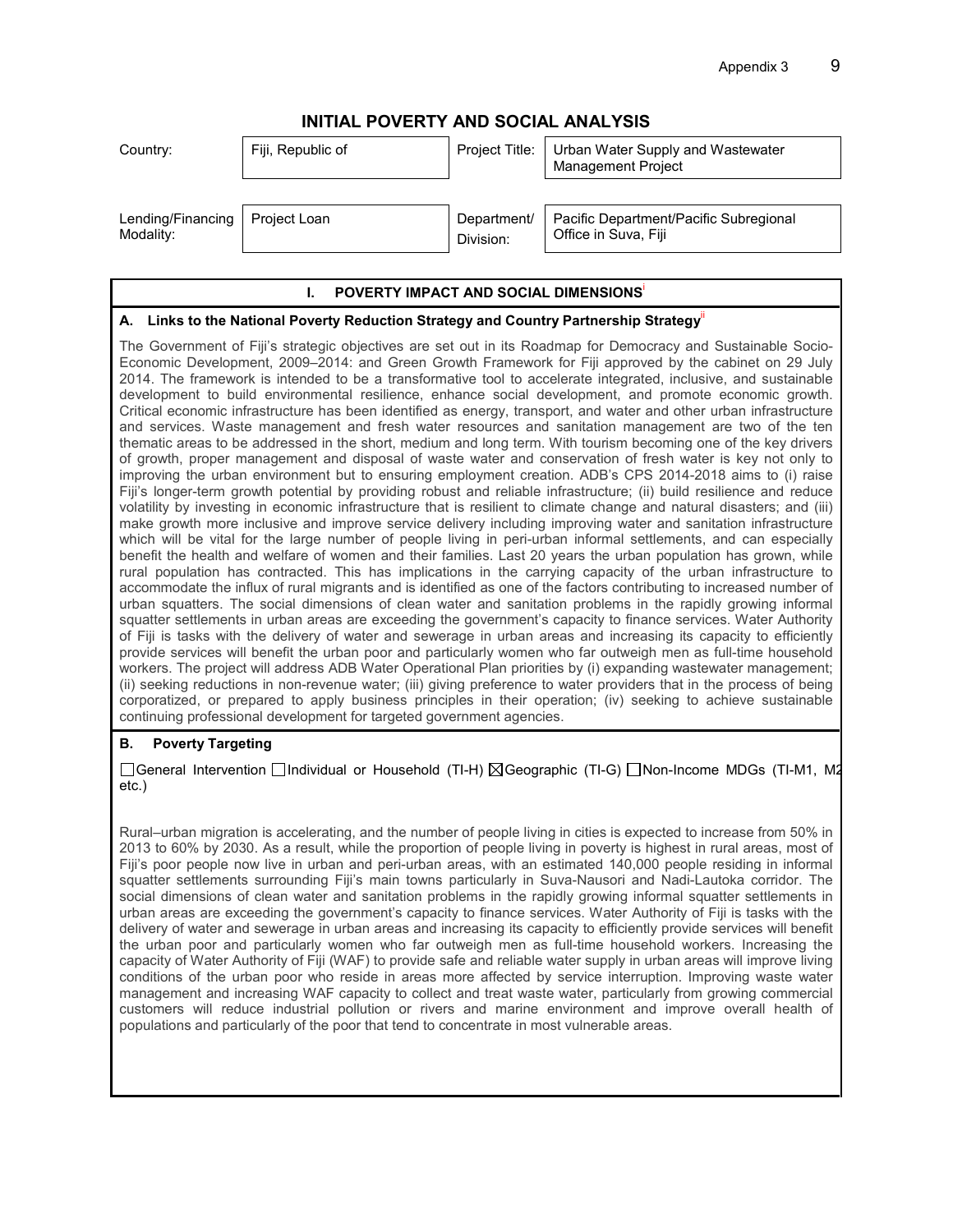### **C. Poverty and Social Analysis**

1. Key issues and potential beneficiaries. Poverty remains a significant concern in Fiji, despite the overall level of development and the moderately high average incomes, poverty trends indicate that the national incidence of poverty declined from 35% in 2002–03 to 31% in 2008–09. Similarly, average household incomes increased from FJ\$12,753 in 2002–03 to FJ\$17,394 in 2008–09, with larger increases noted for urban households (FJ\$23,036 in 2008–09, or 51 percentage change) compared to rural households (FJ\$11,608 in 2008–09, or 10 percentage change). However, regional disparities have resulted in significant urban migration; and while poverty rates are higher in rural areas, most poor people are concentrated in urban and peri-urban areas around the main urban centers of Greater Suva Area and Nadi-Lautoka corridor. According to latest estimates, about 140,000 people lives in over 200 informal 'squatter' settlements around the country. Besides having no proper legal title to their homes, the vast majority lack basic amenities such as piped water, sewerage and electricity. Poverty rates are relatively low among industrial and institutional class areas and highest among households living in rural, urban villages, squatter settlements and low class areas.

2. Impact channels and expected systemic changes The project will benefit (i) urban households with an existing connection to the water supply network but that are currently affected by interrupted service or low water quality; (ii) urban households in peri-urban areas, urban villages and informal settlement within WAF service expansion area; (iii) urban population who use water creeks and marine areas for leisure or fishing and that are currently affected by waste-water pollution. Potential constraints to benefit from the project are related to financial capacity of households to pay for a water connection which amounts to \$X which is approximately % of minimum daily wage. WAF water tariffs are lowest in the Pacific and government is committed to ensure a tariff structure that will take into account the urban poor. WAF allows households in informal settlements to request a water connection which means the poorest are also potential beneficiaries. Although WAF already provides the option to pay the connection fees in installments, the project will explore other strategies to ensure that connection fees do not limit access to a water connection to the poorest and will carry out an affordability and willingness to pay study during project preparation. Focus groups with households in urban villages and informal settlements will take place to identify major constraints faced in accessing safe water supply.

3. Focus of (and resources allocated in) the PPTA or due diligence As part of the project due diligence, a Social Development, Gender and Poverty Specialist and a Community Participation and Social Development Specialist and a Resettlement Specialist have been allocated to conduct poverty, social and gender analysis as well as the participation and consultation plan. In addition budget for socio-economic surveys and for stakeholder consultation workshops has been allocated for project preparation.

4. Specific analysis for policy-based lending..

## **II. GENDER AND DEVELOPMENT**

1. What are the key gender issues in the sector/subsector that are likely to be relevant to this project or program? Key Issues: (i) In the labor force, there is a higher incidence of female poverty (40%) compared to male poverty (32%). This figure rises to 75% if unpaid household workers are included. Fiji is ranked 120th out of 136 for female economic participation in the Global Gender Gap index, reflecting women's low rates of formal employment, although they play significant roles on smallholder farms and in marketing of fresh produce. Women are concentrated in informal employment, unpaid domestic work, and in low-paying less secure occupations which have been hit hard by declines in tourism and the garment industry where they are the majority of workers. Women have full legal ownership rights in access to land and property, but limited knowledge of these rights, and in practice, they are often not recorded as co-owners in titles of family assets or included in decision-making on disposition of communal land. In village organizations, men dominate, and women are often excluded from participation in decision-making. In provincial and local government, and local organizations, they are poorly represented. (ii) Sector Issues: Access to basic services (e.g., water, sanitation, housing and transportation) is a component of the Fiji Women's Plan of Action. Its inclusion as a development priority recognizes continuing needs for improved infrastructure, considering that women carry the primary responsibility for managing household chores and maintaining the family's well-being. The quality of water, sanitation, and power infrastructure has significant impacts on children's and family's health, which in turn affects women's time spent on household work including caregiving and constrains women's participation in income-generating activities. The growth of peri-urban settlements without infrastructure services is an area of concern with strong gender implications. At the household level, women comprise 74% of unpaid home workers, and there is unequal sharing of reproductive and household work, a 2005 analysis shows that women work fewer hours than men in paid employment, but women in fact work 26-31% more hours in total than men because of their disproportionate share of household responsibilities.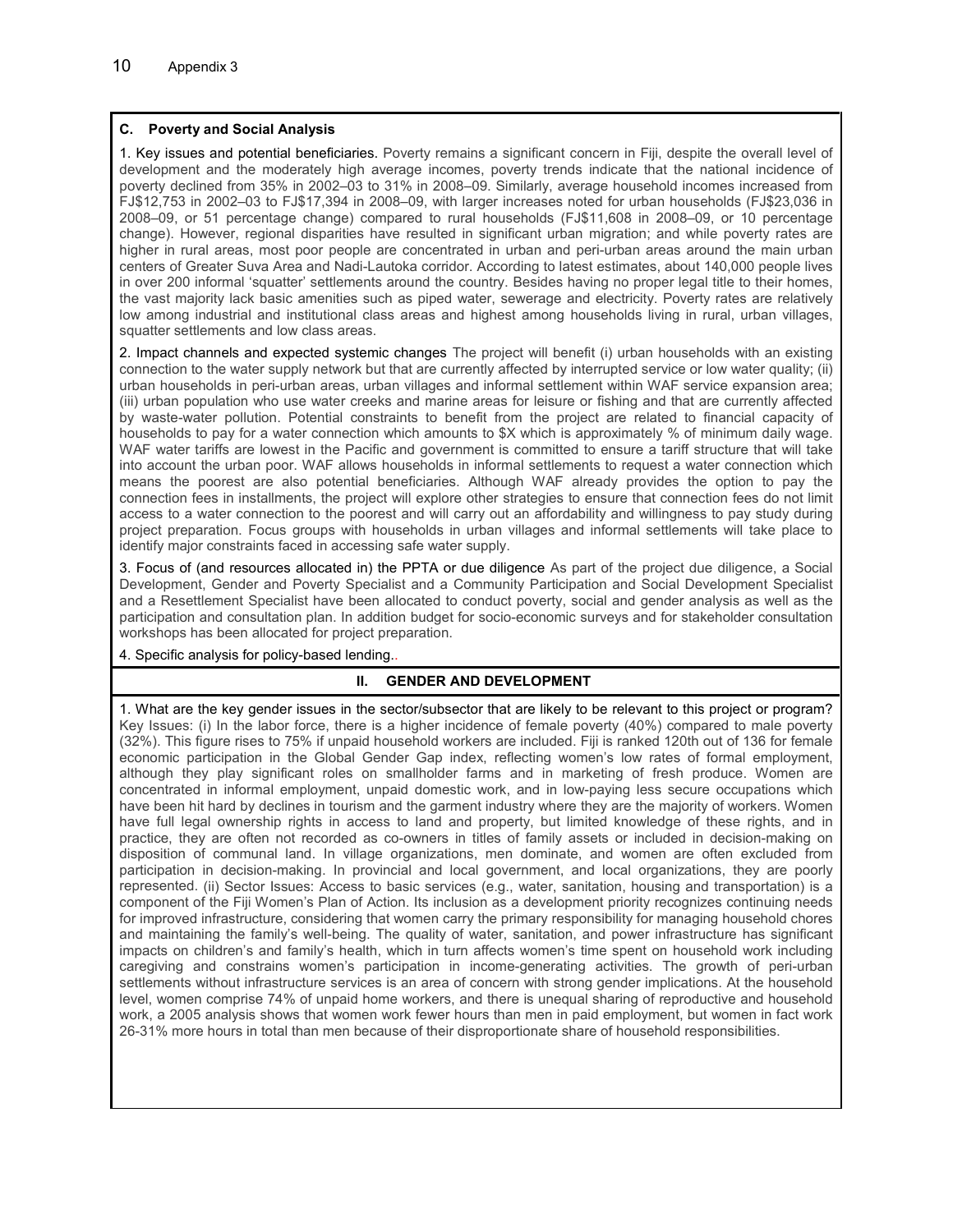2. Does the proposed project or program have the potential to make a contribution to the promotion of gender equity and/or empowerment of women by providing women's access to and use of opportunities, services, resources, assets, and participation in decision making?  $\boxtimes$  Yes  $\Box$  No Please explain. The project will increase access to safe and reliable water supply which is key to improving health outcomes of women and children while reducing household work burdens on women. The project due diligence will include women's involvement during project design and will prepare a gender action plan. 3. Could the proposed project have an adverse impact on women and/or girls or widen gender inequality?  $\Box$  Yes  $\boxtimes$  No Please explain 4. Indicate the intended gender mainstreaming category:  $\Box$  GEN (gender equity)  $\Box$  EGM (effective gender mainstreaming)  $\Box$  SGE (some gender elements)  $\Box$  NGE (no gender elements) **III. PARTICIPATION AND EMPOWERMENT** 1. Who are the main stakeholders of the project, including beneficiaries and negatively affected people? Identify how they will participate in the project design. Urban households with a water supply connection and households in periurban areas included in the service expansion areas of WAF are the main beneficiaries of the project. Other beneficiaries are households living close to Suva bay that are currently affected by waste-water discharges not meeting environmental standards. Households close to areas were major rehabilitation or construction works will take place might be temporarily negatively affected. Affected people will be consulted (i) at the scoping and planning phase of the project through village meetings, social surveys, and informant interviews; (ii) during detailed feasibility studies and design; (iii) prior to and during the construction phase; and (iv) during operation, maintenance and monitoring phase. Consultation will particularly target women, with women-only discussion groups and workshops to ensure their full engagement in discussions. The project will aim at supporting WAF with the implementation of a trade waste program to ensure industrial and commercial entities comply with WAF discharge standards and environmental regulations on liquid waste. They will be consulted during project preparation and project implementation. 2. How can the project contribute (in a systemic way) to engaging and empowering stakeholders and beneficiaries, particularly, the poor, vulnerable and excluded groups? What issues in the project design require participation of the poor and excluded? At each project site two focal points will be appointed (one of which will be a woman) for more detailed information sharing, and community development activities will be established, usually through an existing village committee and women groups. (M) 3. What are the key, active, and relevant civil society organizations in the project area? What is the level of civil society organization participation in the project design?  $\Box$  Information generation and sharing  $\boxtimes$  Consultation  $\Box$  Collaboration  $\Box$  Partnership The poverty and socioeconomic assessments of the project will identify any existing local civil society organizations, and will ensure that they are included in consultation activities. Although it is not envisaged that there will be a specific role for civil society organizations in implementation, but NGOs, churches, leaders, and women groups will provide channels for communication with the affected community to ensure they understand the subproject, delivery process, schedule, potential impacts, and opportunities. 4. Are there issues during project design for which participation of the poor and excluded is important? What are they and how shall they be addressed?  $\boxtimes$  Yes  $\Box$  No The project will carry out a financial assessment and will discuss financial sustainability of water supply and sewerage services provided by WAF. Affordability issues affecting access to the services by the poor will be taken into account when discussing pricing strategies, connection fees and tariff structure and financing mechanisms such as community social obligations. As part of the project due diligence, willingness to pay and affordability study will be undertaken and findings will be included in project design discussions.